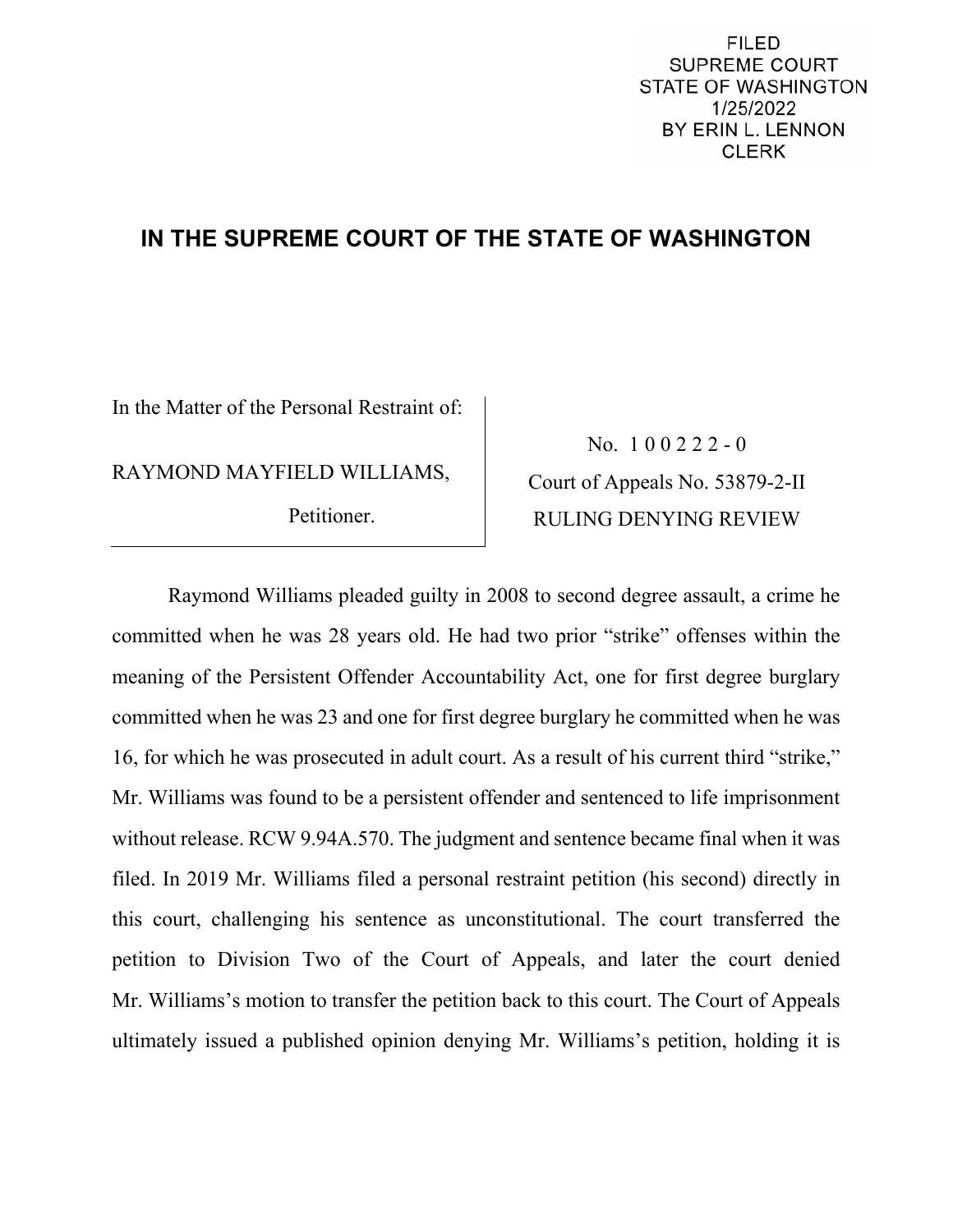untimely. *In re Pers. Restraint of Williams*, 18 Wn. App. 2d 707, 493 P.3d 779 (2021). Mr. Williams now seeks this court's discretionary review. RAP  $16.14(c)$  $16.14(c)$ .<sup>1</sup>

Because Mr. Williams filed his personal restraint petition more than one year after his judgment and sentence became final, the petition is untimely unless the judgment and sentence he is challenging is facially invalid or was entered without competent jurisdiction, or unless Mr. Williams asserts solely grounds for relief exempt from the time limit under RCW 10.73.100. RCW 10.73.090; *In re Pers. Restraint of Stoudmire*, 141 Wn.2d 342, 348-49, 5 P.3d 1240 (2000). Mr. Williams asserts no facial invalidity. Rather, he argues, first, that his petition is exempt from the time limit because the persistent offender statute is unconstitutional to the extent it applies to an offender, like him, who committed a counted strike offense as a juvenile. For the statutory exemption, Mr. Williams relies on RCW 10.73.100(2), which applies if when "[t]he statute that the defendant was convicted of violating was unconstitutional on its face or as applied to the defendant's conduct." RCW 10.73.100(2). But the Court of Appeals correctly held that the persistent offender statute is not "the statute that [Mr. Williams] was convicted of violating" within the meaning of the exemption. Although in *In re Personal Restraint of Monschke*, 197 Wn.2d 305, 482 P.3d 276 (2021), four justices in the lead plurality opinion said that this exemption applies to the special circumstance of the aggravated murder statute, which imposes a mandatory prison term of life without release, the plurality declined to say that the exemption applies to constitutional challenges to all sentencing statutes. *Id*. at 310. But more importantly, five justices rejected the notion that RCW 10.73.100(2) applies to sentencing statutes at all. *Id*. at

<span id="page-1-0"></span><sup>&</sup>lt;sup>1</sup> Three amicus curiae briefs have been filed supporting review: (1) by the Juvenile Law Center, the King County Department of Public Defense, the Center for Civil and Human Rights at Gonzaga Law, the Center for Children and Youth Justice, Choose 180, Collective Justice, Columbia Legal Services, El Centro De La Raza, Freedom Project, Teamchild, The Way to Justice, and Urban Impact; (2) by ACLU of Washington Foundation and the Washington Defender Association; and (3) by the Washington Association of Criminal Defense Lawyers.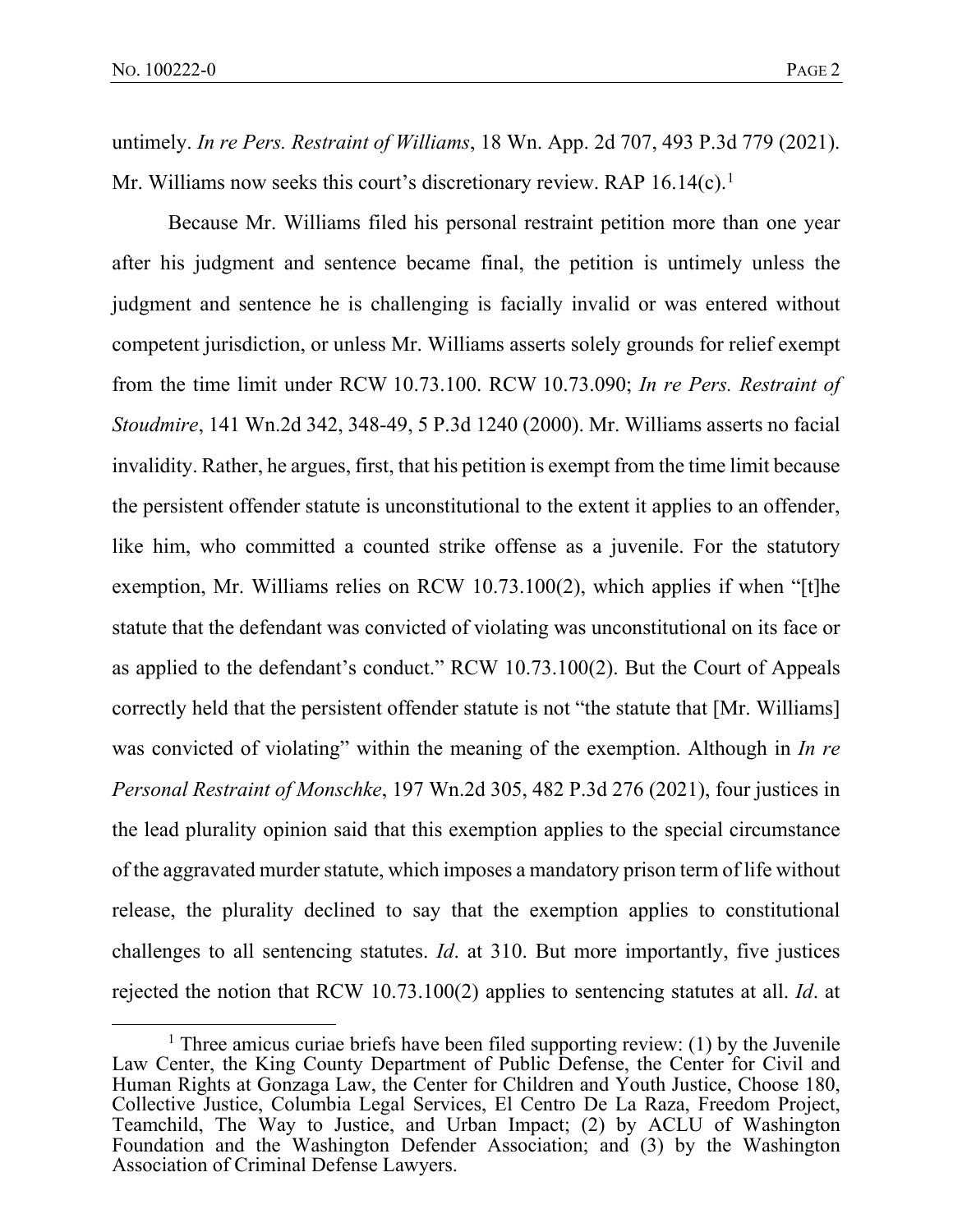329 (concurring opinion of González, C.J.), 334-35 (dissenting opinion of Owens, J.). There is thus no basis in the statute or the case law for exempting Mr. Williams's petition from the time limit under RCW 10.73.100(2).

Mr. Williams next relies on the exemption for significant and retroactive material changes in the law. RCW 10.73.100(6). For the change in the law, he relies on *State v. Bassett*, 192 Wn.2d 67, 428 P.3d 343 (2018). But this court held there only that it is unconstitutionally cruel under the article I, section 14 of the Washington Constitution to sentence juvenile offenders convicted of aggravated first degree murder to life imprisonment without release. *Id*. at 91. So while *Bassett* may well be a significant change in the law that applies retroactively (which I do not decide), it is not material to Mr. Williams, who was sentenced for a crime he committed as an adult. It is for that crime that Mr. Williams was punished, not the crime he committed as a juvenile. *State v. Moretti*, 193 Wn.2d 809, 826, 446 P.3d 609 (2019). In *Moretti*, this court rejected a challenge to persistent offender sentences imposed on adult offenders who had prior strike offenses committed as young adults (19 and 20), and so that decision does not directly control this case.<sup>[2](#page-2-0)</sup> But the fact that the issue in this case is an open one and of undoubted significance does not make this petition exempt from the time limit on collateral review. And although *Bassett* certainly informs the discussion of the criminal culpability of youth, the change in the law it announced—that sentencing juveniles offenders to life without release is categorically unconstitutional—is not material to Mr. Williams's case. Even if it can be said, as Mr. Williams urges, that *Bassett* more generally changed the law by requiring a categorical approach based on the characteristics of youth as a class when evaluating the cruelty of long sentences imposed on juvenile offenders, that change does not apply here because Mr. Williams was

<span id="page-2-0"></span><sup>&</sup>lt;sup>2</sup> Indeed, the court expressly offered no opinion on whether a persistent offender sentence would be unconstitutional if one of the strike offenses was an offense committed as a juvenile. *Moretti*, 193 Wn.2d at 821 n.5.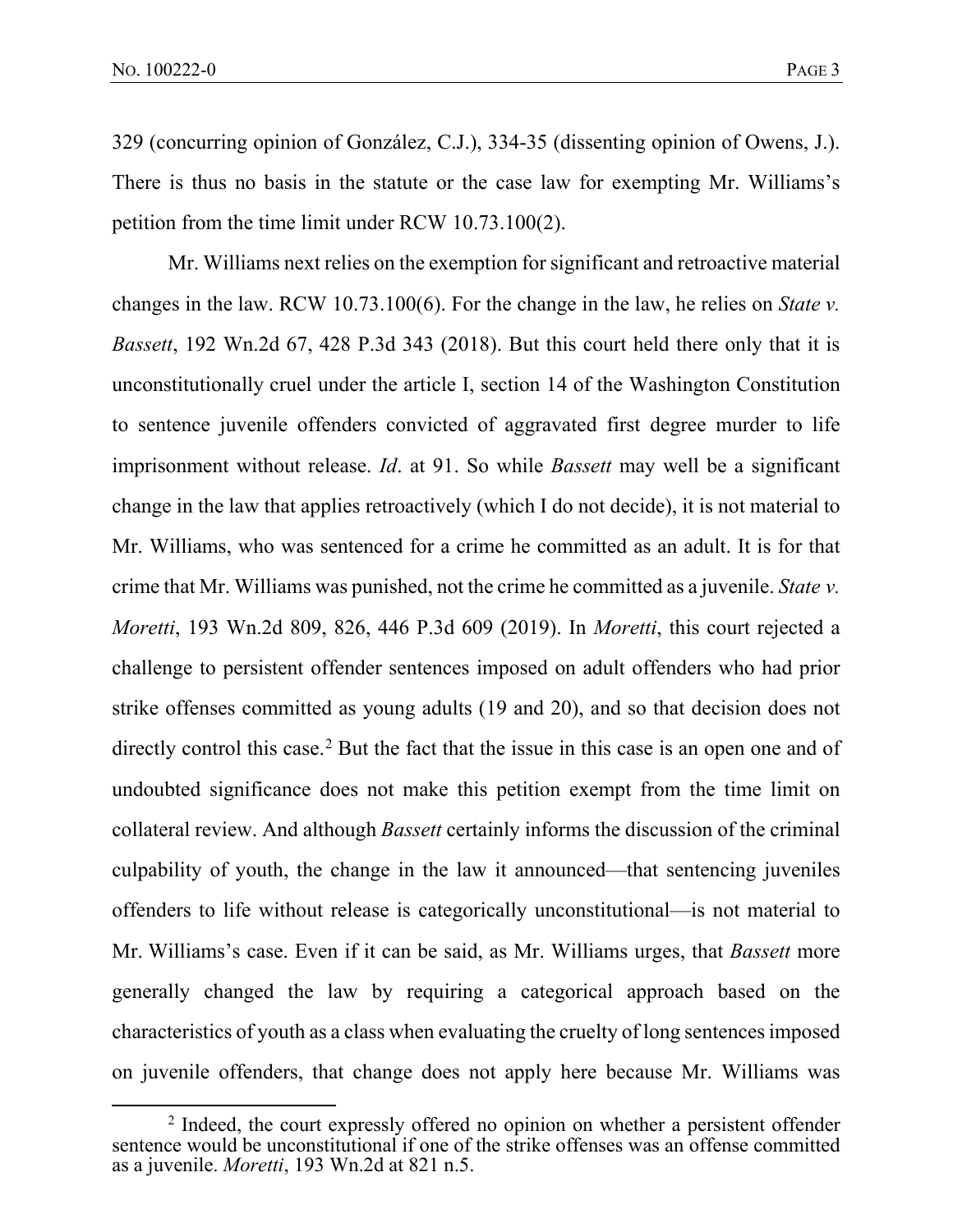sentenced for a crime he committed well into adulthood. This court in *Moretti* in fact acknowledged *Bassett* as well as decisional law recognizing that the mitigating qualities of youth can extend into young adulthood, but it nonetheless held that those decisions did not render unconstitutional persistent offenders sentences imposed for crimes committed by fully developed adults, emphasizing that the offenders in that case were not being punished for the crimes they committed when they were young. *Moretti*, 193 Wn.2d at 820-30; *see also State v. Teas*, 10 Wn. App. 2d 111, 133-35, 447 P.3d 606 (2019), *review denied*, 195 Wn.2d 1008 (2020) (*Bassett* analysis does not apply to render unconstitutional a persistent offender sentence imposed on an adult who had a prior strike for an offense committed in the age range of 17 to 19). That Mr. Williams disputes this reasoning (as he does) and wants to *extend* the *Bassett* analysis to the different circumstances of this case does not make *Bassett* a material change in the law.[3](#page-3-0)

For the first time in his reply brief, Mr. Williams suggests that a persistent offender sentence predicated on a strike offense committed as a juvenile is facially invalid. But issues first raised in a reply generally will not be considered. *In re Pers. Restraint of Rhem*, 188 Wn.2d 321, 327, 394 P.3d 367 (2017). And in any event, a facial invalidity is one that is evident without further elaboration. *In re Pers. Restraint of Thompson*, 141 Wn.2d 712, 718, 10 P.3d 380 (2000). Under the current state of the law, it cannot be said "without elaboration" that Mr. Williams's sentence is invalid. If in a direct appeal or a timely personal restraint petition it is ever held that it is

<span id="page-3-0"></span><sup>&</sup>lt;sup>3</sup> Amicus Washington Association of Criminal Defense Lawyers suggests that this court can overcome the time limit by announcing a new rule *in this case* and applying it retroactively, relying for its retroactivity analysis on *Teague v. Lane*, 489 U.S. 288, 109 S. Ct. 1060, 103 L. Ed. 2d 334 (1989). That is not how RCW 10.73.100(6) works. It applies only when there "has been" a change in the law, not when the petition at hand offers the opportunity to change the law. The retroactivity analysis under *Teague* is distinct from the question of whether there has been a change in the law for purposes of the statute. *See In re Pers. Restraint of Yung-Cheng Tsai*, 183 Wn.2d 91, 103-07, 351 P.3d 138 (2015). Amicus's interpretation of RCW 10.73.100(6) would essentially gut that exemption.